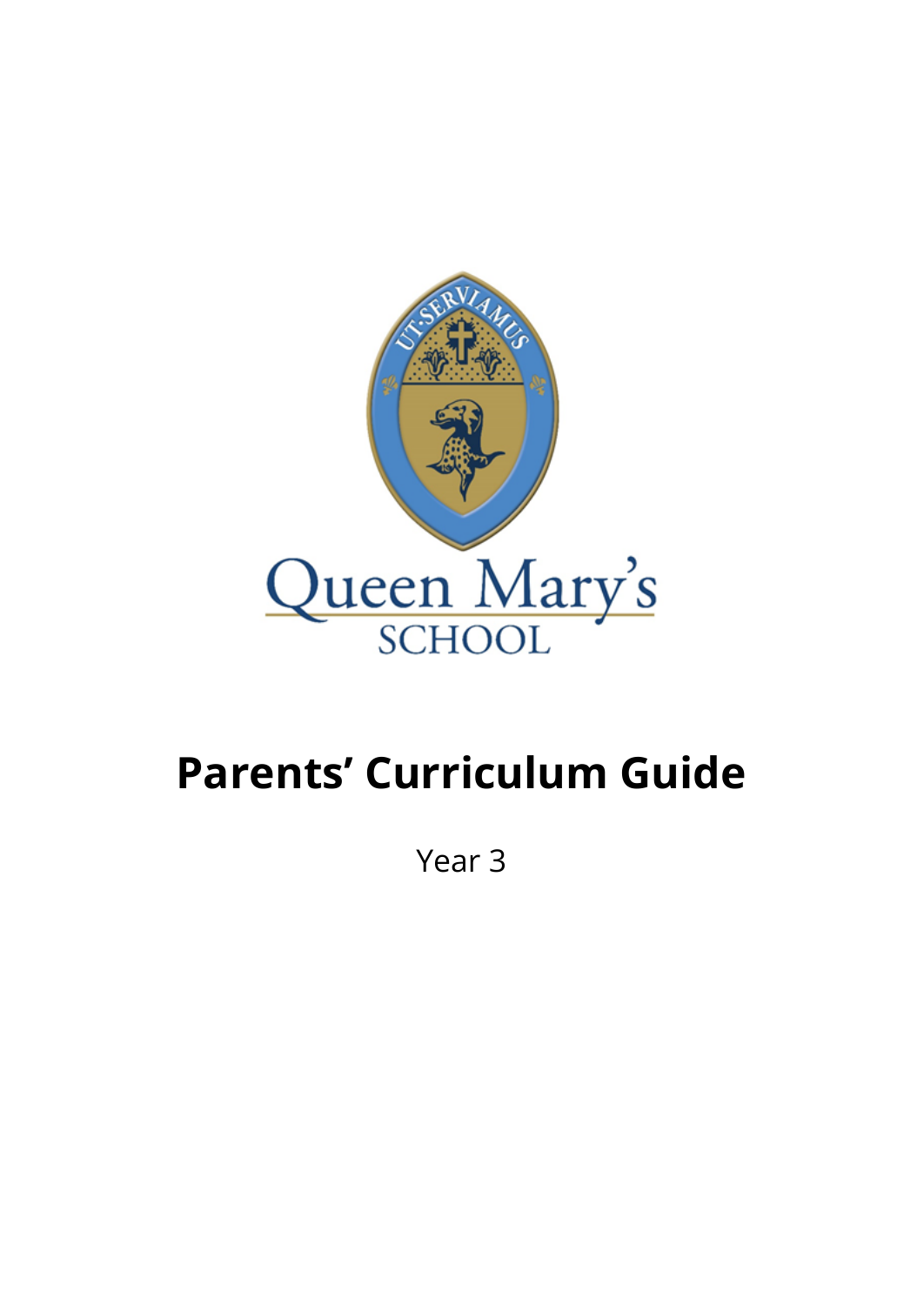## **Year 3 Curriculum**

This booklet is intended to inform you of the topics of work that will be covered this term. We hope that you will find this information useful and enable you to support your child's learning. We follow the National Curriculum and extend it with enrichment activities both within and outside the classroom.

In Years 1 to 4 we have developed a skills based, theme led curriculum, to provide the girls with contextual learning experiences. We still very much concentrate on academic rigour, whilst ensuring skills progression is delivered in a meaningful way.

## **English**

Ongoing skills include handwriting, punctuation, spelling, grammar and independent and shared reading activities.

## **Maths**

As well as the topic areas listed below, there is an emphasis on mental maths and learning times tables.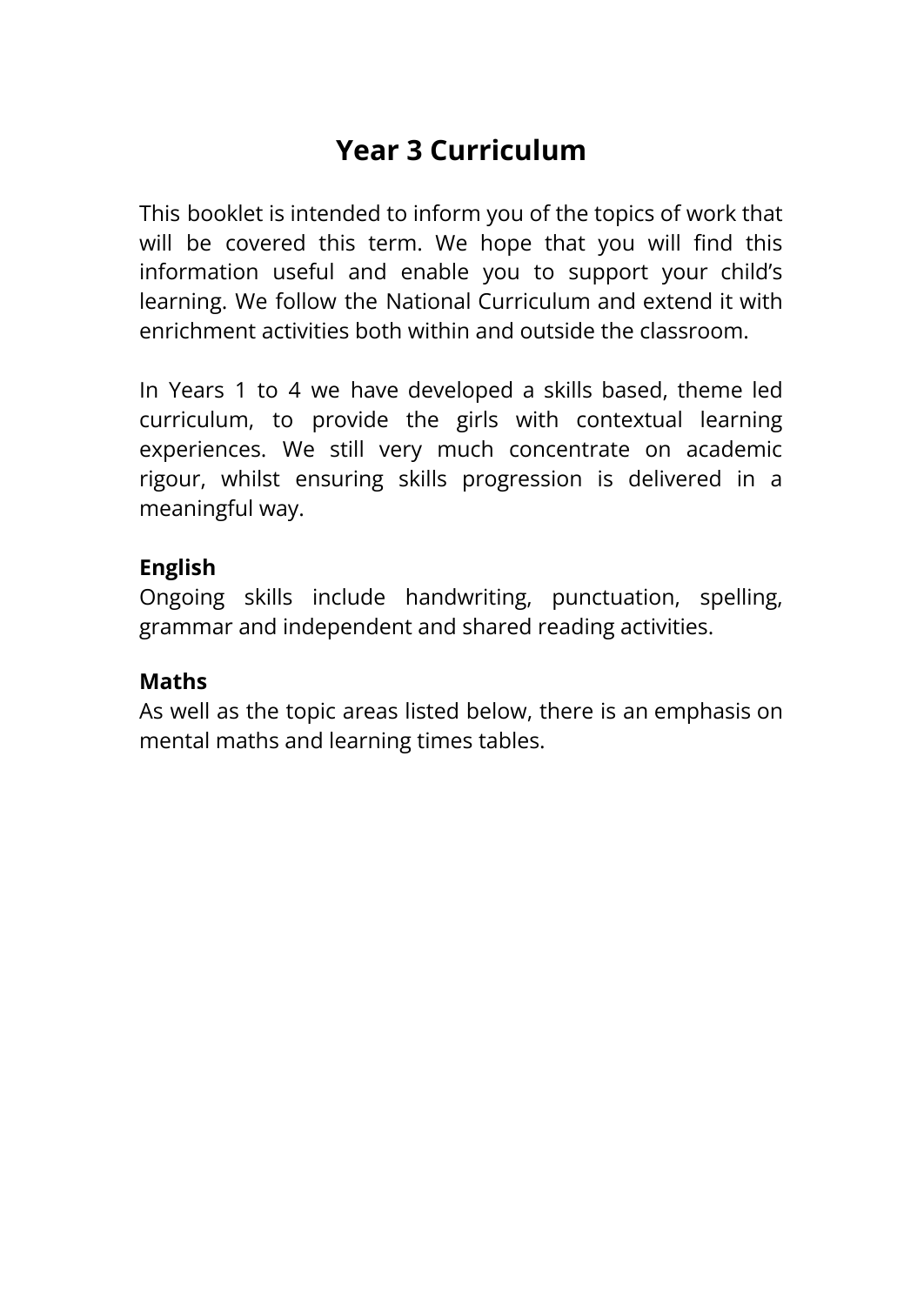| Year <sub>3</sub> | <b>Summer Term</b>                                                                                                                                                                                                                                                                                                                                                                                                                                                                                                                                                                                                                                                                                                                                                                                                                                                                                                                                                                                                                |
|-------------------|-----------------------------------------------------------------------------------------------------------------------------------------------------------------------------------------------------------------------------------------------------------------------------------------------------------------------------------------------------------------------------------------------------------------------------------------------------------------------------------------------------------------------------------------------------------------------------------------------------------------------------------------------------------------------------------------------------------------------------------------------------------------------------------------------------------------------------------------------------------------------------------------------------------------------------------------------------------------------------------------------------------------------------------|
| <b>Subject</b>    | <b>Topics</b>                                                                                                                                                                                                                                                                                                                                                                                                                                                                                                                                                                                                                                                                                                                                                                                                                                                                                                                                                                                                                     |
| Maths             | Summer 1-<br><b>Statistics</b><br>Fractions<br><u>Summer 2 -</u><br>Time<br>Geometry                                                                                                                                                                                                                                                                                                                                                                                                                                                                                                                                                                                                                                                                                                                                                                                                                                                                                                                                              |
| English           | In line with our history topic, we will also be using the text 'Escape from<br>Pompeii' to inspire our writing. Writing outcomes will include: a newspaper<br>report.<br>We will explore a variety of myths and legends including George and the<br>Dragon. We will explore the art of conveying a narrative through multiple<br>forms of media, such as text, audio and video. Writing outcomes will<br>include: legend writing.<br>Suggested home texts linked to in class work:<br>Roman Invasion (My Story) by Jim Eldridge<br>$\bullet$<br>Roman Diary: The Journal of Iliona (A Young Slave) by Richard Platt<br>The Roman Mysteries: The Thieves of Ostia by Caroline Lawrence<br>Julius Zebra: Rumble with the Romans! by Gary Northfield<br>King Arthur and the Knights of the Round Table by Marcia Williams<br>Sir Gawain and the Green Knight by Michael Morpurgo<br>The Pied Piper of Hamelin by Michael Morpurgo<br>This will be alongside weekly Read Write Inc. phonics, spelling and guided<br>reading sessions. |
| Science           | Summer 1 - Plants and life cycles<br>Summer 2 - Light & Shadow                                                                                                                                                                                                                                                                                                                                                                                                                                                                                                                                                                                                                                                                                                                                                                                                                                                                                                                                                                    |
| Geography         | Summer 2 - Mountains and Volcanoes<br>$\bullet$                                                                                                                                                                                                                                                                                                                                                                                                                                                                                                                                                                                                                                                                                                                                                                                                                                                                                                                                                                                   |
| History           | Summer 1- The Romans                                                                                                                                                                                                                                                                                                                                                                                                                                                                                                                                                                                                                                                                                                                                                                                                                                                                                                                                                                                                              |
| French            | Pets & Animals<br>Adjectives to describe animals including colour.<br>Asking questions                                                                                                                                                                                                                                                                                                                                                                                                                                                                                                                                                                                                                                                                                                                                                                                                                                                                                                                                            |
| IT                | Summer 1- Google Sheets                                                                                                                                                                                                                                                                                                                                                                                                                                                                                                                                                                                                                                                                                                                                                                                                                                                                                                                                                                                                           |
|                   | Summer 2- Simple block coding                                                                                                                                                                                                                                                                                                                                                                                                                                                                                                                                                                                                                                                                                                                                                                                                                                                                                                                                                                                                     |
| Art/DT            | DT- Jubilee themed craft and baking begins.                                                                                                                                                                                                                                                                                                                                                                                                                                                                                                                                                                                                                                                                                                                                                                                                                                                                                                                                                                                       |